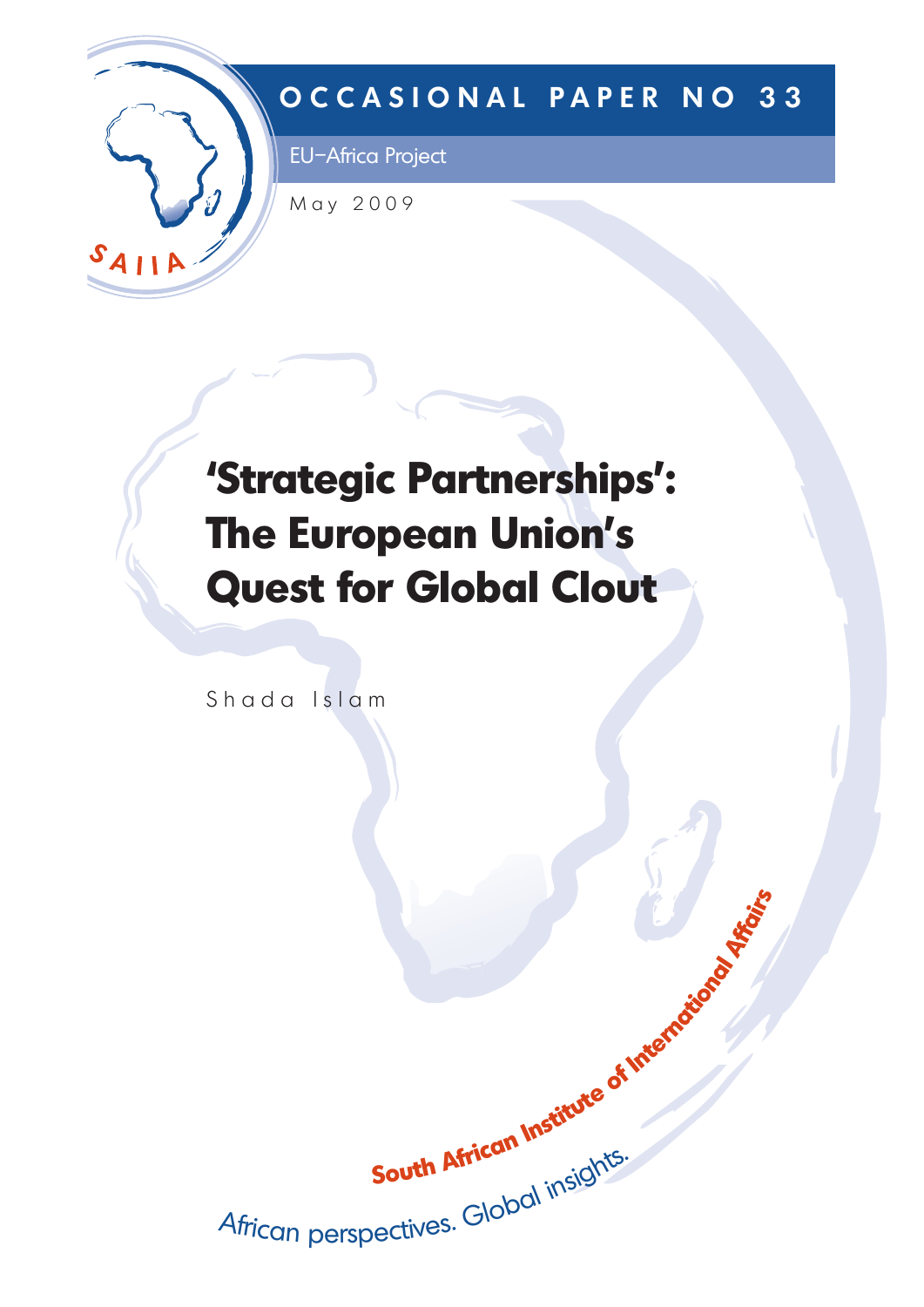### ABOUT SAIIA

The South African Institute of International Affairs (SAIIA) has a long and proud record as South Africa's premier research institute on international issues. It is an independent, non-government think-tank whose key strategic objectives are to make effective input into public policy, and to encourage wider and more informed debate on international affairs with particular emphasis on African issues and concerns. It is both a centre for research excellence and a home for stimulating public engagement. SAIIA's occasional papers present topical, incisive analyses, offering a variety of perspectives on key policy issues in Africa and beyond. Core public policy research themes covered by SAIIA include good governance and democracy; economic policy-making; international security and peace; and new global challenges such as food security, global governance reform and the environment. Please consult our website www.saiia.org.za for further information about SAIIA's work.

This paper is the outcome of research commissioned by SAIIA's European Union–Africa (EU–Africa) Project.

## ABOUT THE EU–AFRICA PROJECT

SAIIA's EU-Africa project focuses on the evolving relationship between the EU, its member states and Africa. As the largest trading and development cooperation partner, the EU and its member states play an important economic, political and diplomatic role in Africa. Furthermore, one of the pillars of the EU's external engagement is the promotion of 'effective multilateralism', and Europe is a significant player in global governance debates. Although Africa is often a marginal player in these debates, it has to be more proactive in responding to the challenges that new global power realities present. Thus, the EU– Africa project aims to facilitate greater awareness and understanding in South Africa and Africa of the dynamics of the relationship between the two continents and debate on global governance issues through research, seminars and conferences, and collaboration among African and European think-tanks. SAIIA is a member of the Europe-Africa Research Network (EARN).

SAIIA gratefully acknowledges the Konrad-Adenauer-Stiftung in South Africa, which has generously supported the EU–Africa project and this series.



#### **Project Co-ordinator and Researcher:** Romy.Chevallier@wits.ac.za

#### © SAIIA. May 2009

All rights are reserved. No part of this publication may be reproduced or utilised in any from by any means, electronic or mechanical, including photocopying and recording, or by any information or storage and retrieval system, without permission in writing from the publisher. Opinions expressed are the responsibility of the individual authors and not of SAIIA.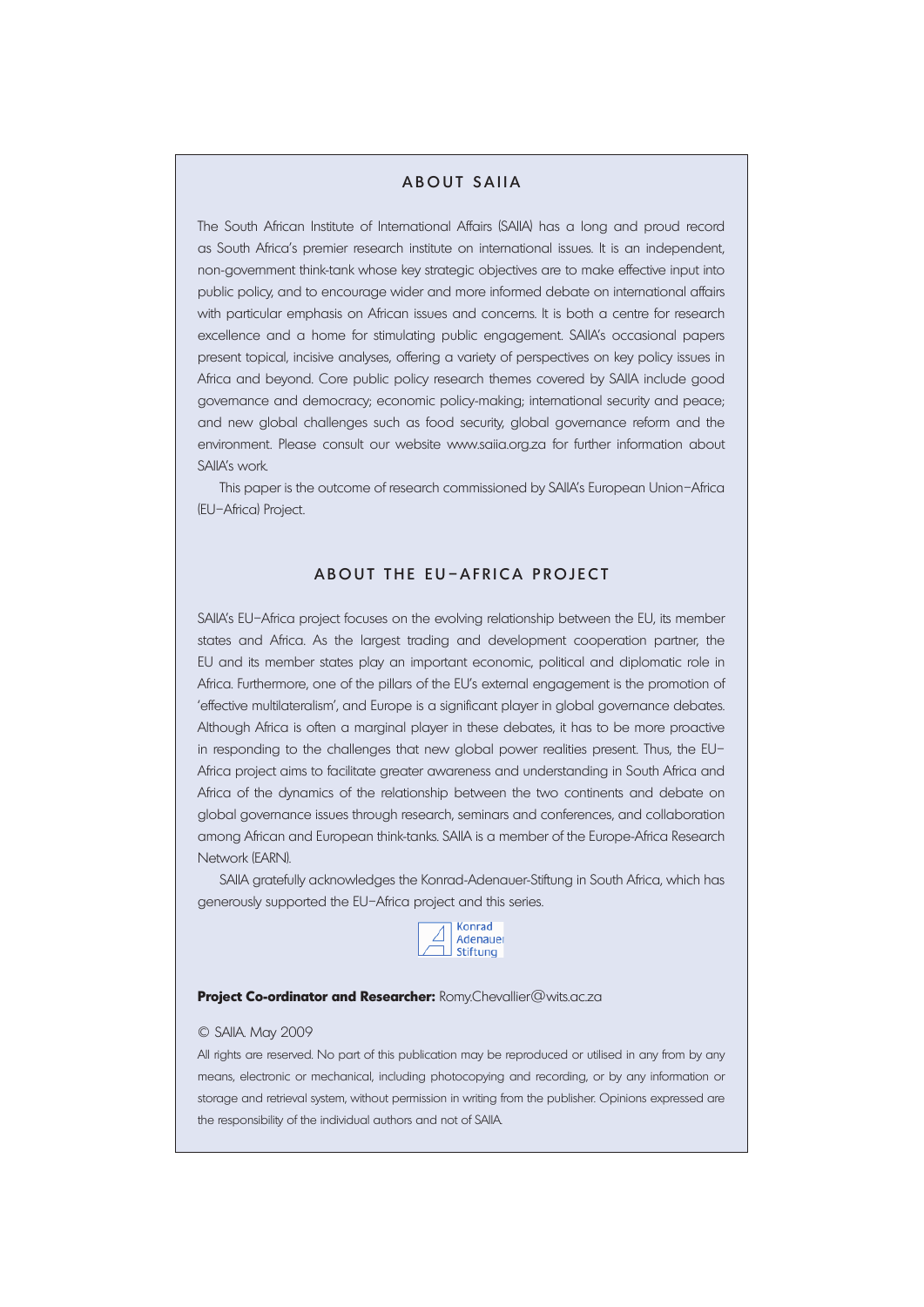### **ABSTRACT**

The European Union (EU) has revisited many of its external policies with the view to strengthen its relations with strategic partners in the developing world, and to boost its visibility as a pivotal political actor on the global stage. These steps are partly the result of important changes in the global geo-political landscape. China and India, among others, are becoming increasingly significant global actors and have therefore emerged as key interlocutors for the EU.

The need for the EU to re-evaluate the content, nature and structure of its past bilateral partnerships comes in the wake of the European Security Strategy of 2003 and its call to reappraise partnerships in light of the EU's broader foreign policy priorities. This research paper explores more thoroughly the EU's expanded network of strategic partnerships agreements, examining what drives the EU in its cooperation with these key global players.

#### ABOUT THE AUTHOR

Shada Islam is a senior programme executive at the European Policy Centre (EPC). She leads the EPC's Asia programme, as well as the Muslims in Europe forum.

She is an experienced journalist, columnist, policy analyst and communication specialist with a strong background in geopolitical, foreign, economic and trade policy issues involving Europe, Asia, Middle East, Africa and the United States. Her journalistic experience includes 15 years as EU and World Trade Organisation correspondent for the Far Eastern Economic Review. She also worked for eight years as EU correspondent for the German News Agency, DPA.

She is a regular contributor to Asian, African and Middle Eastern publications on issues relating to the EU, including foreign policy, security issues, economic and monetary union, immigration, institutional reform and enlargement. She has written extensively on EU–Asia relations, global trade and the EU's growing network of links with foreign partners, as well issues related to European minorities.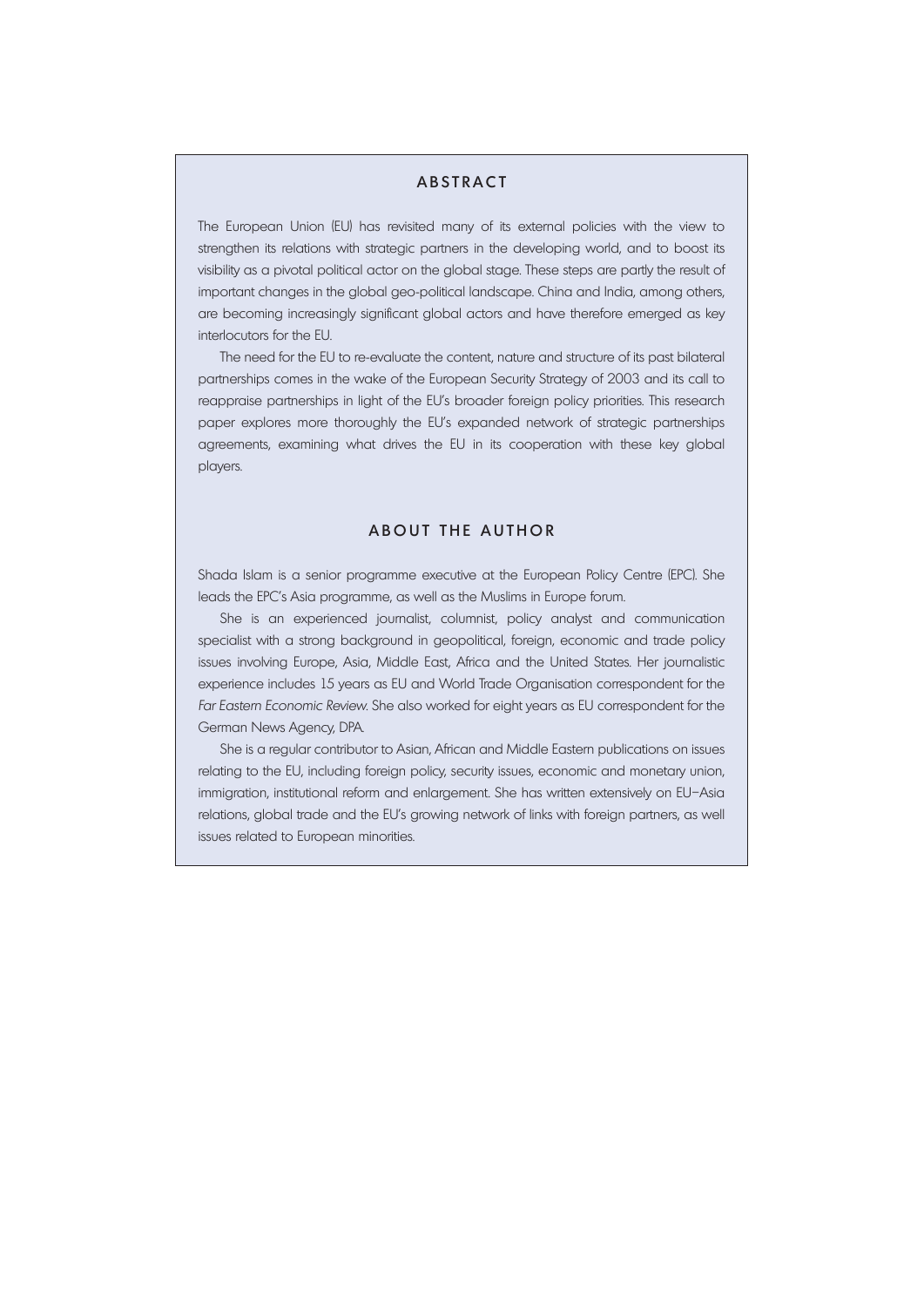#### INTRODUCTION

From the Balkans and the Caucasus to Africa, the Middle East and Asia, the European Union (EU) is flexing its muscles as a global player. This emergence of the EU as a strategic power, able to draw not only on its considerable civilian and 'soft power', but also its growing military or 'hard power' capabilities, deserves attention.

Over the years, the EU, currently 27 nations strong, has expanded its network of friends and allies by negotiating 'strategic partnership' agreements with key countries. EU policymakers hope that such deals — backed by European peacekeeping and humanitarian operations across the globe — will help dispel the long-standing and widespread view of the EU as an economic giant, but a political dwarf. Despite initial hopes, however, these accords remain little more than a catalogue of noble ambitions and unfulfilled goals.

The strategic partnerships have evolved slowly over the years, without any specific mention in a formal foreign policy document, apart from the EU's ground-breaking European Security Strategy unveiled in December 2003, which, for the first time, identifies a number of key partners — the United States (US), Canada, Japan, China and India — as Europe's strategic partners. $<sup>1</sup>$ </sup>

The EU's strategic partnerships have certainly emerged as one of its important public relations tools. EU partnership agreements with key allies, including industrialised nations like the US, Canada and Japan, as well as the Russian Federation, China, India, Brazil and South Africa — and, most recently, the EU–Africa strategic partnership — have helped boost the EU's visibility as a pivotal political actor on the world stage. There is often substantial media coverage of EU leaders' summits with their strategic partners and of discussions that cover a vast array of economic and trade issues, as well as a political dialogue covering international flashpoints and regional conflicts.

Although they may help bolster the EU's global profile, however, these strategic partnerships are more about style and process than content and substance. The focus tends to be on the holding of meetings, the making of high-level visits and the issuing of communiqués. As a result, the agreements are often seen as little more than prestigious and aspirational documents or 'prizes' awarded by the EU to countries in recognition of their geopolitical status and clout.

The EU's strategic partnerships suffer from several weaknesses. Firstly, they are signed with countries that — depending on the issues at stake — can, at the same time, be partners, competitors and even adversaries. European policymakers are therefore torn between their desire to fully engage with these nations and fear of their role as economic and political rivals. As a result, one of the key aims of the partnerships, namely a rapprochement of views between the EU and its strategic allies on crucial global challenges such as climate change, has not been achieved.

Secondly, despite some progress in recent years, the 27-nation EU remains trammelled by its failure to speak with one voice on key political issues. Its repeated failures in the 1990s to broker peace among the warring parties as Yugoslavia disintegrated, followed by deep divisions within the bloc over the US-led war on Iraq in 2003, are two potent reasons for Europe's reputation as a weak political actor. The EU's continuing inability to co-ordinate its stance on issues as diverse as the Middle East conflict and relations with the Russian Federation and China has further consolidated its image as a group of 27 fractious and divided nations.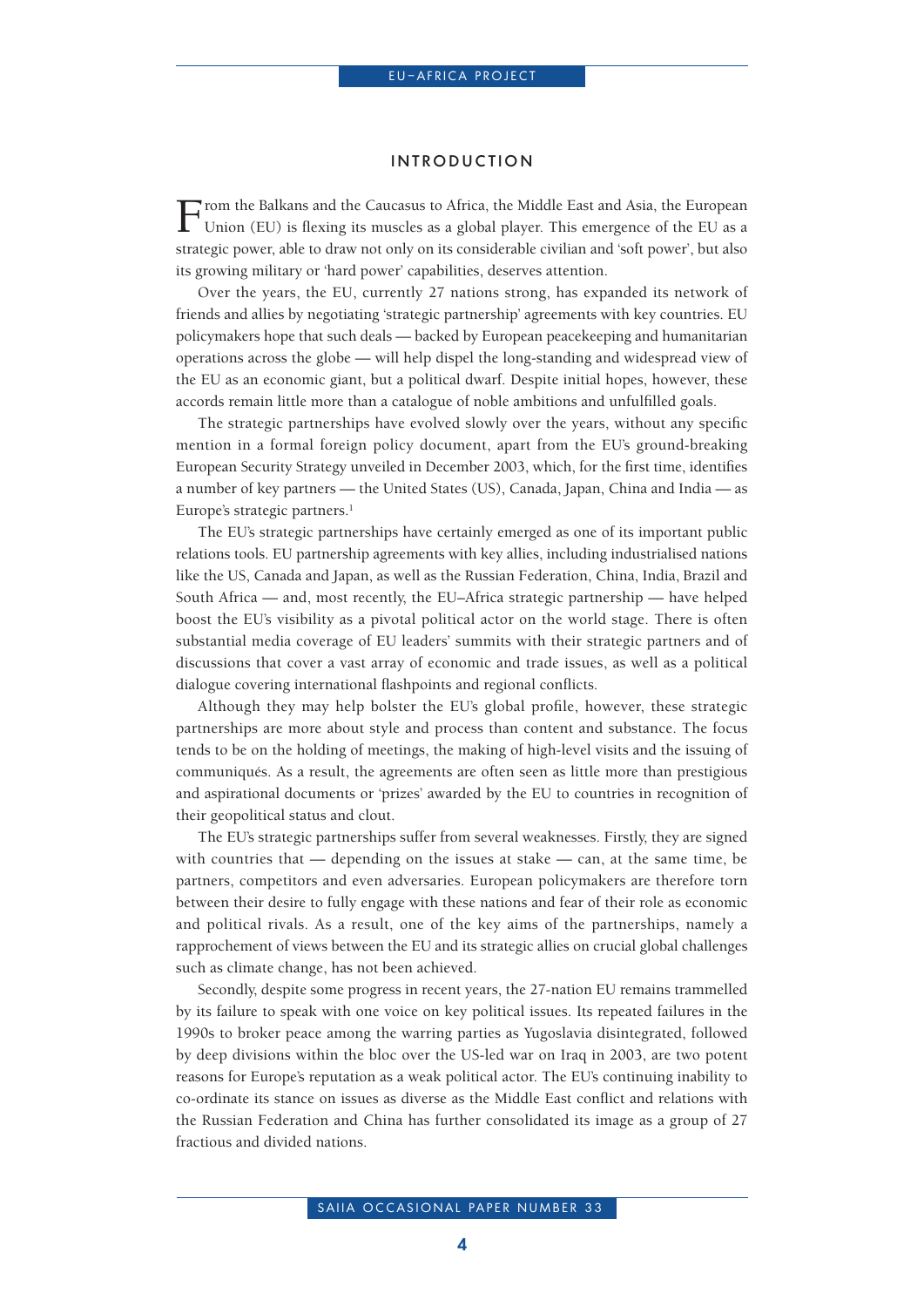Thirdly, there is still a vacuum at the top, with plans to appoint a first-ever foreign minister — the man or woman that foreign governments could call in times of crises currently on ice following Ireland's rejection of the new EU reform treaty. The treaty may or may not enter into force in 2010, depending on whether Dublin decides to submit the blueprint to another referendum.

Finally, despite slow and steady progress in building a defence and military identity independent of the North Atlantic Treaty Organisation, Europe's focus remains on its 'soft power' tools of trade, aid and diplomacy rather than on the use of 'hard' military power to project its influence. Many of the EU's foreign partners, more used to dealing with 'real' military players, therefore fail to perceive the EU's increasing 'strategic' security dimension.

#### THE EUROPEAN SECURITY STRATEGY: THE USE OF SOFT POWER

Still, there is more to the EU's strategic partnerships — and foreign and security policy ambitions — than meets the eye. The last decade has seen the emergence of a larger, stronger and more self-confident EU, which, as underlined in the European Security Strategy, is determined 'to share in the responsibility for global security and building a better world'.2

This is being achieved through the deployment of EU crisis-management and peacekeeping missions within Europe and far beyond, with EU soldiers and police offers increasingly involved in conflict prevention, peacekeeping and anti-terrorism activities in Africa, the Middle East, Iraq and Afghanistan, while an EU anti-piracy naval operation is currently under way in the waters off Somalia. Some of these operations are conducted under the EU banner, with one country identified as the lead nation, while in the cases of Afghanistan and Iraq, troops are deployed by individual countries, with no centralised EU command.

A new EU security strategy is currently under discussion. However, no major changes in strategy are expected to be identified, although more attention will be paid to issues like energy supplies and climate change.

The EU has been especially successful in using its soft power tools to bring stability to its immediate neighbourhood. This has been done through successive EU enlargements, including the entry in 2005 of 10 countries, including eight former communist countries, followed by Romania and Bulgaria in 2007. Turkey and Croatia are currently negotiating EU membership, and there is widespread speculation that Iceland, which has been extremely badly hit by the global financial crisis, is set to demand entry into the bloc. Serbia and other Balkan nations have been told that they are part of the European 'family', although no dates for accession have been set. In addition, Georgia and Ukraine are knocking on the EU door, although Europe has been lukewarm in its response to both countries. This is partially because of so-called 'enlargement fatigue' following the EU's last expansion in 2007 to include Bulgaria and Romania, and in part because of concerns that any move to bring Ukraine and Georgia into the EU will exacerbate already tense relations with the Russian Federation.

The EU is also increasingly using its so-called 'normative' power to spread the principles of democracy, the rule of law, and free and open markets to the rest of the world. The European Security Strategy insists, for instance, that the EU must use a cocktail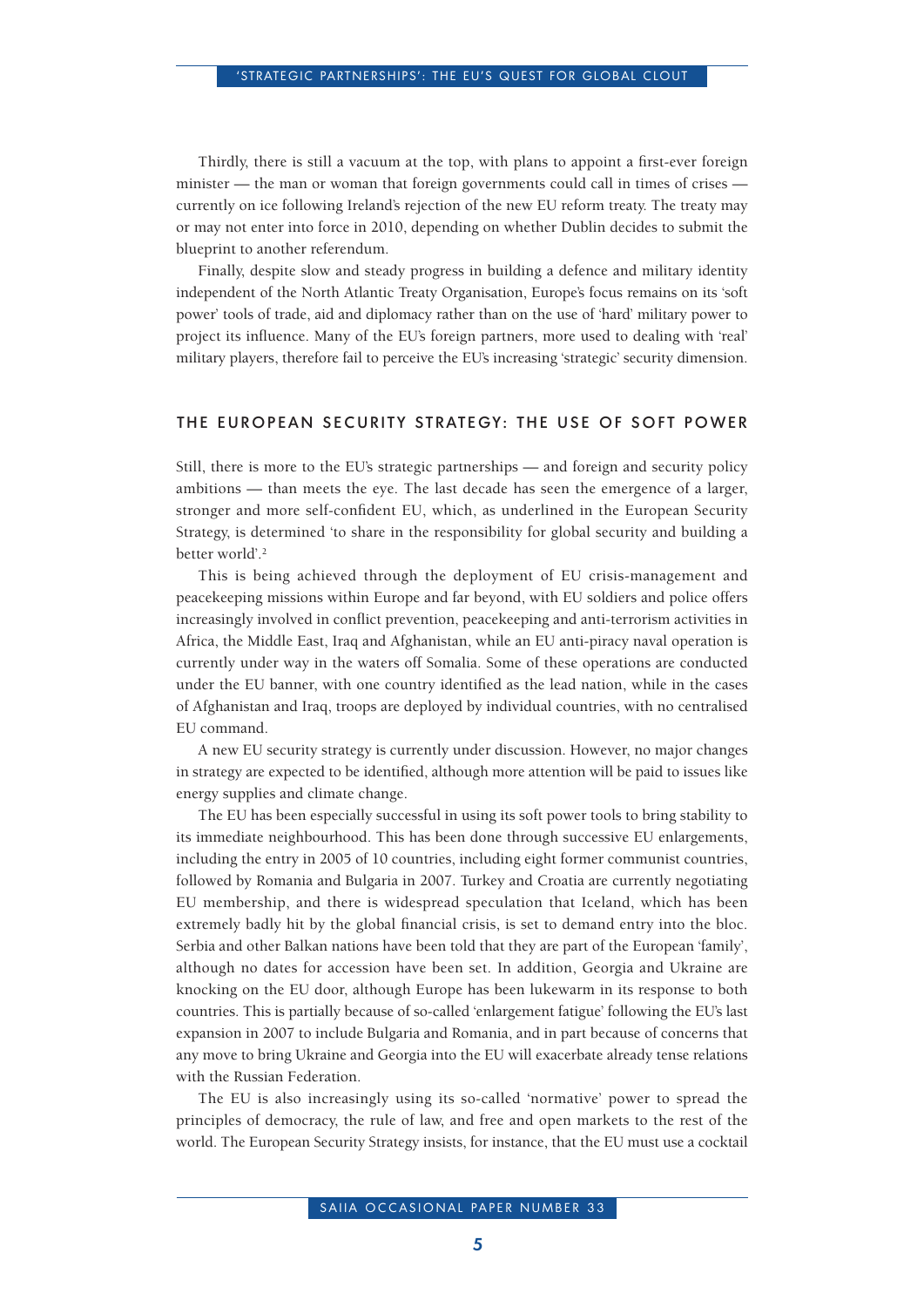of measures, including political, diplomatic, military, civilian, trade and development measures, but also, if necessary, 'robust intervention' to prevent crises.<sup>3</sup> As part of the Security Strategy, the focus is also on working closely with multilateral institutions, such as the World Bank, and regional bodies, including the African Union.

Unveiled following the US-led invasion of Iraq, which deeply divided the EU into nations like Britain, which favoured the war and others, like France and Germany, which opposed it, the strategy was meant to provide a clearer understanding of the EU's strategic priorities. As such, it was meant to illustrate to a watching world that the EU was less focused on military solutions to crises than the US — but that, contrary to the impression that it had no real teeth in the face of aggression, the EU could opt for armed intervention in times of crisis. In fact, the EU has only ever sent its troops abroad either under a mandate from the United Nations (UN) or in response to a request from the African Union.

#### CHINA AND INDIA AS KEY STRATEGIC PARTNERS

The EU's priority at the moment is to try and put flesh on the bones of the strategic partnership agreements signed with China and India in 2004. The focus on Asia's emerging economic powerhouses is not surprising: there are hopes that China and India — which are expected to keep notching up impressive economic growth rates, albeit at a slower pace than prior to the 2008/09 financial crisis — will be able to extend a helping hand to battered European and American economies. As European Commission President José Manuel Barroso told a meeting of 45 Asian and European leaders in Beijing in October: 'We swim together, or we sink together.'4

The partnerships are of mutual benefit. Both China and India have a vested interest in forging ties with Europe. Policymakers in both countries remain anxious to draw closer to the EU in order to balance their ties with the US and are attracted by the EU's huge market for their goods and services — and possibly also for the export of their labour. Asians are also impressed by the EU's successive and successful enlargements, the introduction of the euro, and the EU's growing reputation as a global defence and security actor. Neither China nor India, both of which spend massively on defence, appears to be totally convinced, however, of the EU's military potential.

Signature of the partnerships has certainly led to increased EU interaction with China and India within the UN framework and on a bilateral level, thereby strengthening ties and expanding the array of subjects under discussions. Significantly, EU meetings with China and India include a review of regional and global hotspots and conflict zones, but also discussions on co-operation in the field of energy, science and technology, maritime transport, and climate change. In October 2008, the European Commission said it wanted to work towards 'trilateral dialogue and cooperation' to encompass Europe, Africa and China.5

However, a closer look at the EU–India and EU–China strategic partnerships reveal serious shortcomings — and dashed hopes.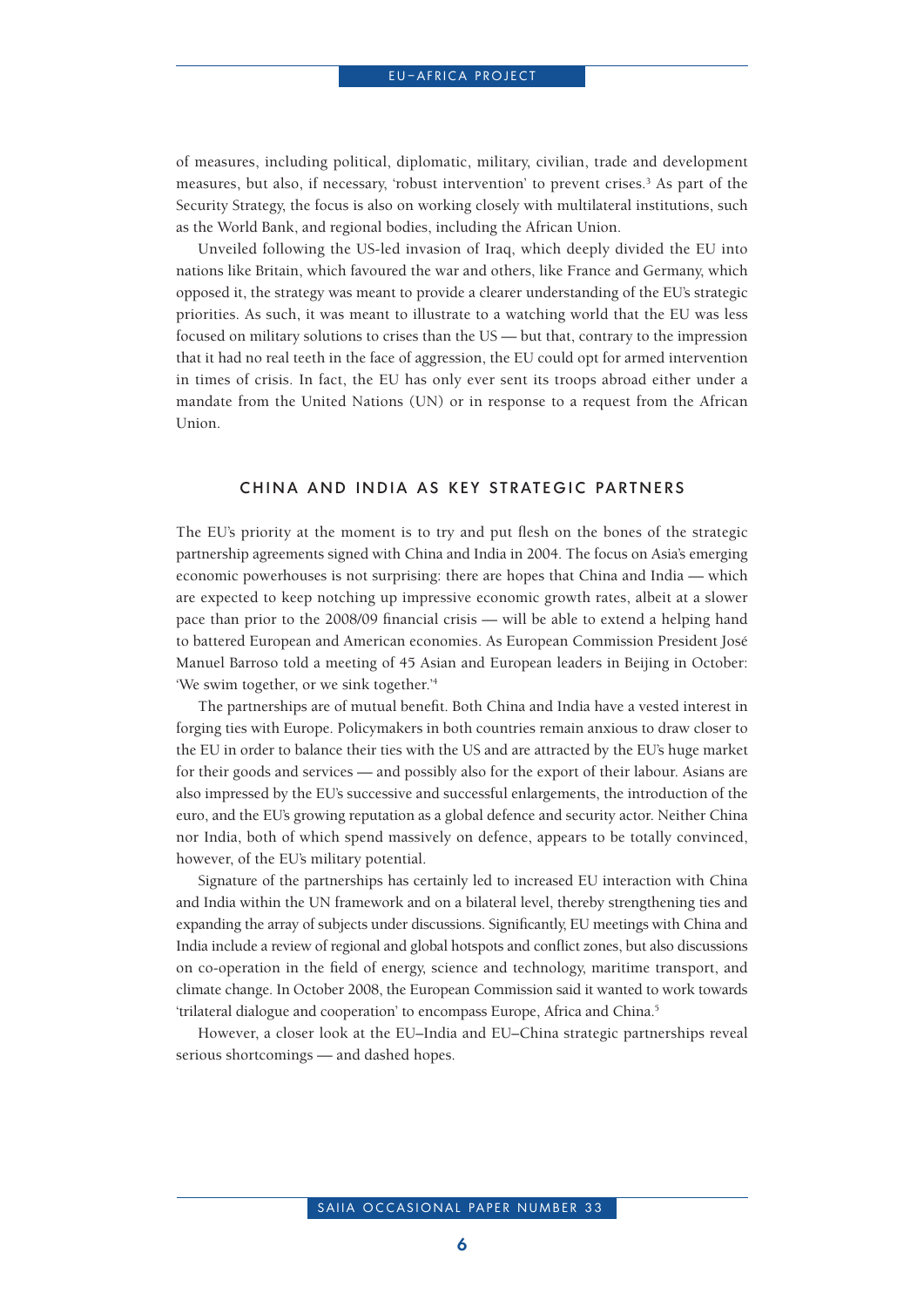### EU–INDIA: A MISMATCH OF ASPIRATIONS

The EU's strategic partnership with India is marked by a mismatch of aspirations and goals. While the parties share common values, including a commitment to democracy, the rule of law and effective multilateralism, they have very different views on what a strategic partnership means in practice. This divergence in outlook reflects differing geostrategic interests and different levels of economic development.

The European Security Strategy says that the EU should seek to develop a strategic partnership in order to build an 'effective multilateral system leading to a fairer, safer and more united world'.6 Among other things, the EU wants to use its strategic partnerships to share global responsibilities in order to meet 21<sup>st</sup>-century challenges, including terrorism, the proliferation of weapons of mass destruction, state failure and regional conflicts.

As an emerging power, India's immediate concerns are understandably very different from those of the EU and its member states. As it aspires to play a more forceful global role, as illustrated by its demand for a seat on the UN Security Council and participation in international peacekeeping operations, India views its strategic partnership with the EU (and the US) as a vehicle for ensuring greater worldwide visibility, prestige and political clout. It is also often the case that the EU's 'post-modern' understanding of 21st-century challenges and how to deal with them is different from the way in which India views and interprets them.

While developing a strategic partnership with the EU is seen as important, Delhi's primary focus, however, is on its troubled neighbourhood. Rivalry with China and tensions with Pakistan, as well as political turmoil in Bangladesh, Nepal and Sri Lanka, dominate India's foreign policy agenda.

The EU has made no secret of its disappointment at India's failure to stand up for democracy and human rights during Burma's recent military crackdown on dissidents. EU policymakers have argued that as the world's largest democracy — and given its growing economic ties with Burma — India must use its considerable leverage to put pressure on the military junta in Rangoon. India has responded that it does not believe that sanctions work, a stance similar to the one taken by China in its dealings with neighbours and with African countries such as Sudan and Zimbabwe.

The EU–Indian strategic partnership has also failed to soften India's tough line in the Doha trade talks of the World Trade Organisation (WTO), where Delhi continues to resist US and EU demands for further cuts in industrial tariffs. In addition, India has refused to accept Western calls for stricter binding commitments to reduce greenhouse gas emissions in order to combat climate change, arguing that a developing country cannot be expected to slow down the pace of industrialisation.

#### CHINA: DIFFERENCES OVER TIBET CAST A SHADOW OVER TIES

Sparring over human rights and especially over Tibet has long cast a dark shadow over the strategic partnership between the EU and China. Differences over Tibet came to a head in December 2008, when China cancelled a planned summit with the EU over anger at French President Nicolas Sarkozy's decision to meet the exiled Tibetan spiritual leader, the Dalai Lama. Beijing's unprecedented move was a blow to EU governments that were hoping to use the summit to forge a new partnership under which China — with its vast \$2 trillion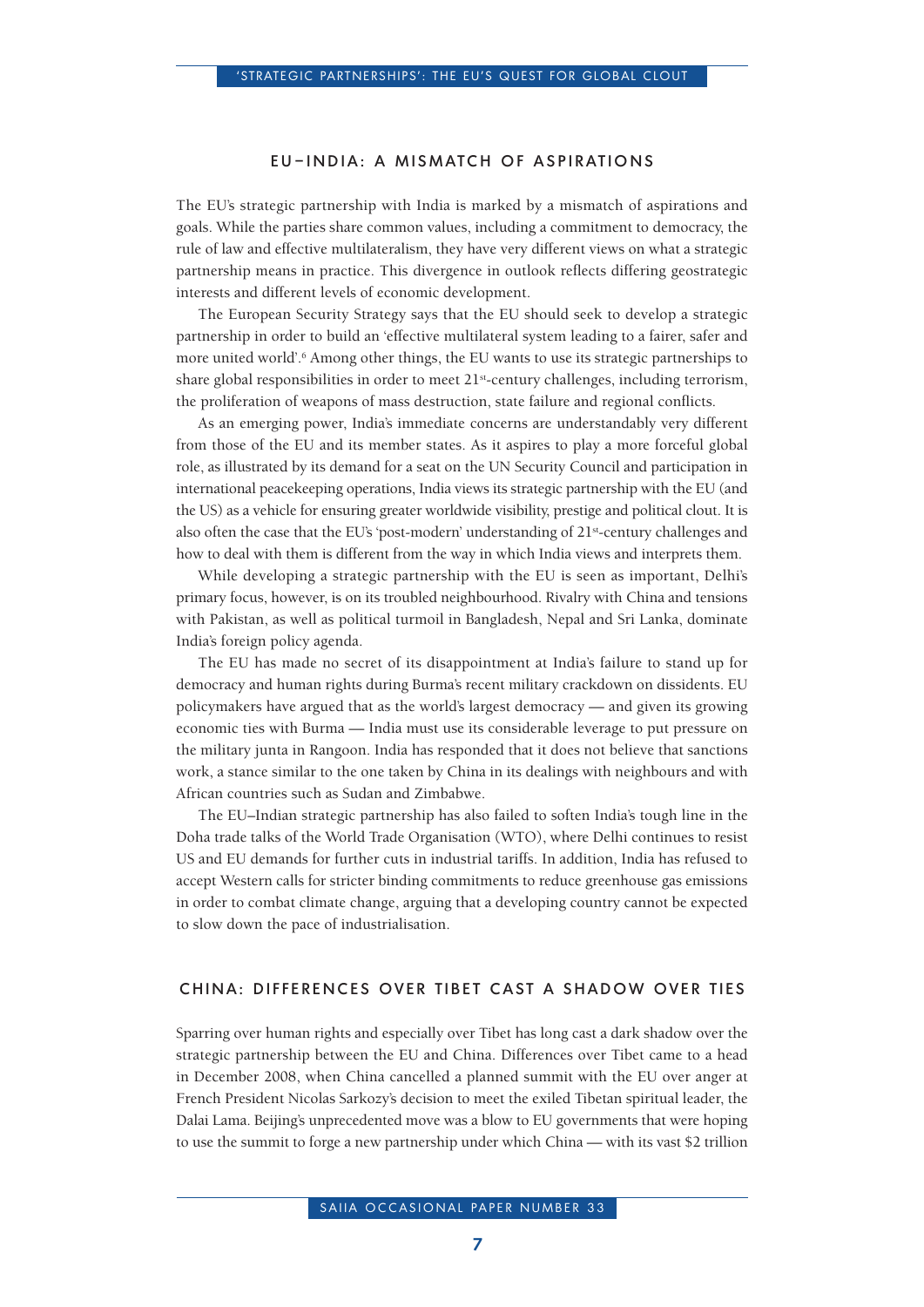of foreign reserves — would extend a helping hand to Europe's battered economies.

Few in Brussels have any doubt that China's decision to cancel the summit is an illustration of the country's growing assertiveness and self-confidence, sentiments reinforced by Beijing's successful hosting of the Olympics in the summer of 2008. But they are also conscious that the move illustrates that as it gains more economic and financial clout, China will demand not only a stronger voice in the management of global financial affairs — more votes in the International Monetary Fund (IMF), for instance — but also more international respect for its political stance on issues like Tibet, Taiwan and human rights. For Europeans, dealing with a more demanding China requires a serious rethink of past policies and the limits of the EU–China strategic partnership.

Firstly, the 27 EU governments are notoriously divided in their dealings with China, and this inability to speak with one voice on key issues seriously erodes Europe's credibility and standing in Beijing. Confusion in Europe over how to deal with Beijing was spotlighted in the spring of 2008 when EU leaders disagreed publicly on whether or not to attend the inauguration ceremonies of the Olympics in protest at Chinese action against Tibetan dissidents.

Sarkozy initially said that his attendance at the opening ceremony was conditional on progress in talks between envoys of Beijing and the Dalai Lama on the future of Tibet. In the end, however, the French leader did attend the inauguration, as did many other EU leaders. But by then, China and ordinary Chinese were angered by protests against the passage of the Olympic flame in several cities, including Paris.

In addition, the mood at a meeting of European and Asian leaders in Beijing in October 2008 was strained by a decision a day earlier by the European Parliament to award its annual human rights prize to Hu Jia, a Chinese dissident jailed for subversion after testifying to that body in 2007 on the human rights situation in China.

EU–China trade relations are similarly fraught. Trade disputes between Brussels and Beijing have been on the rise as the EU's trade deficit with China has ballooned, hitting 160 billion euros (\$207.4 billion) last year. In December 2008 Brussels imposed antidumping duties on Chinese-made candles and non-alloy steel products and added tariffs to imports of some citrus fruits products. China routinely denies that it breaks trade rules and says that Europe resorts to protectionism against its low-cost advantage.

Many in Brussels and other EU capitals fear that, unlike past disagreements, the latest EU–China tiff is likely to last, as China becomes more determined to link its financial clout with political demands.

EU divisions over China are not new, however. Unlike the US, which has traditionally viewed China as a competitor, EU governments have never quite made up their minds over whether China is a rival or a partner. EU officials insist that the bloc's 'fundamental approach to China must remain one of engagement and partnership',<sup>7</sup> but European governments have long struggled to reconcile their desire for lucrative business deals in China with ongoing public concern over the country's human rights record. Meanwhile, China's rise continues to fuel fears across Europe as manufacturers struggle to compete with Chinese exports in an array of sectors, inlcuding textiles, footwear and steel products.

As a result, the EU message on China — and to China — is often both confused and confusing. Officials in Brussels, for instance, have a longstanding human rights dialogue with Beijing, and while they also criticise China on the issue, French, German and British leaders sweep these concerns aside to clinch multibillion euro/pound contracts in China.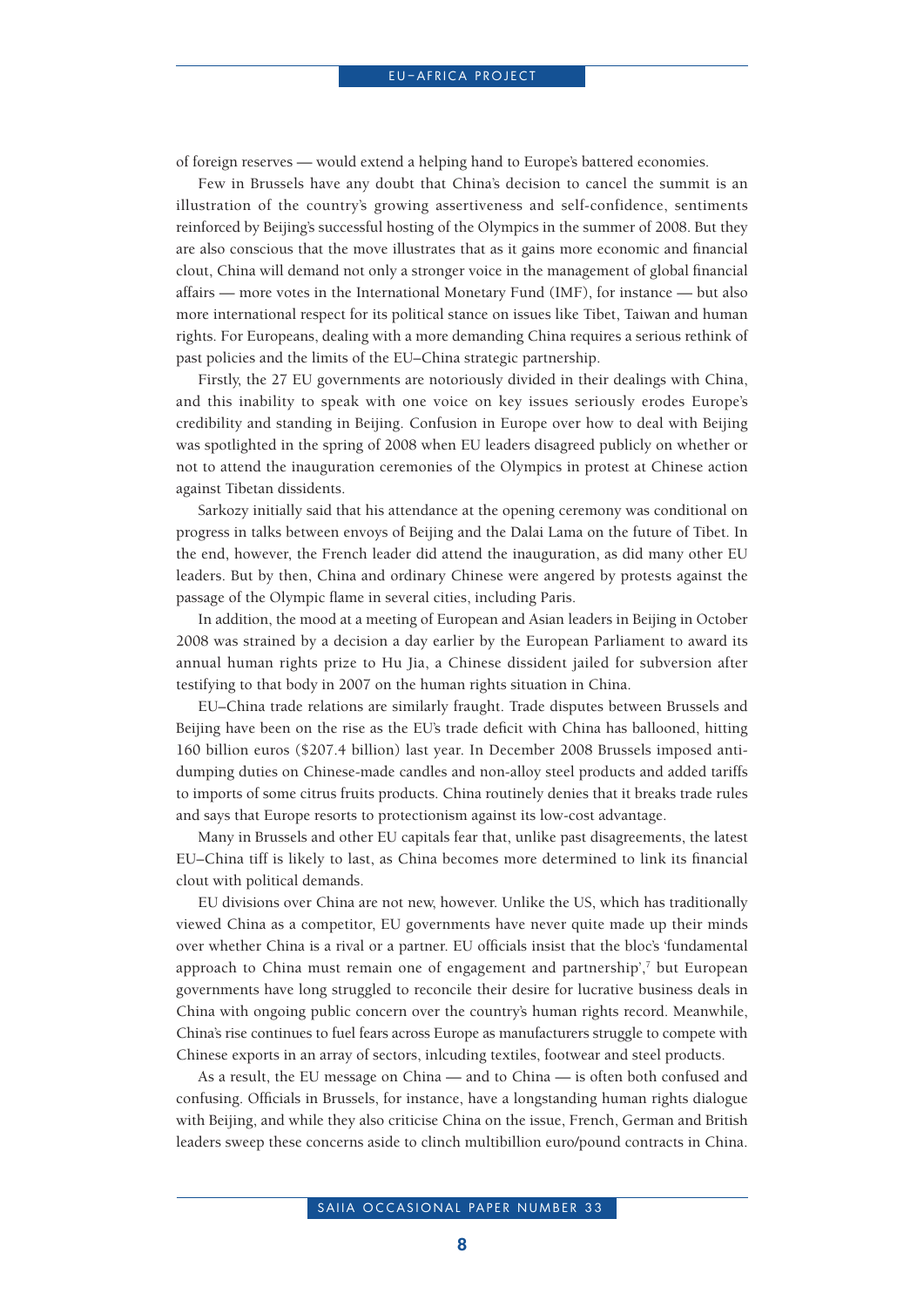Routine resolutions by the European Parliament condemning Chinese policies in Tibet, Burma and Darfur go hand in hand with expanding EU–China trade relations and European Commission assertions that China is a 'responsible' international actor.<sup>8</sup> Former EU trade commissioner Peter Mandelson in recent months both berated Beijing as an 'out of control juggernaut' on trade and recognised that cheap imports from China have helped keep inflation at bay, while China's integration into the European production chain has boosted EU competitiveness.<sup>9</sup>

Europe has a long catalogue of complaints against Chinese trade practices. Like their counterparts in Washington, EU policymakers in Brussels say that the bloc's trade deficit with China is 'unsustainable'.<sup>10</sup> Demands include China stepping up enforcement of laws protecting intellectual property rights, boosting quality controls for exports, and implementing commitments under the WTO to open markets and stop discrimination against foreign investors.

Significantly, while such issues cast a dark shadow over EU–China relations, the tough approach reflects wider European concerns about living in a more complex, increasingly competitive global environment. Opinion polls across Europe repeatedly point to public fears that globalisation steals European jobs, threatens wages and diverts investments to cheaper locations through outsourcing. Increasingly viewing China as the symbol of such challenges, many Europeans believe that managing globalisation means taming Beijing's economic might.

EU leaders hammer home the anti-globalisation message. During the 2007 French presidential election campaign, Sarkozy repeatedly called on the EU to protect citizens against the negative effects of globalisation and defend Europe's economic interests more decisively in dealing with China and the US. 'The word 'protection' must not be forbidden in European democracy', Sarkozy told the European Parliament in November.11 The focus must be on reciprocity, he explained, because Europe has the duty to ensure its own energy and food independence.

Data on globalisation's impact on Europe's economy remain sketchy, however, with many economists underlining that factory closures on the continent are due not only to international competition, but also to factors such as poor productivity and inefficient management. While some job losses in manufacturing — such as in textiles and clothing and the auto sector — are partly the result of international competition, overall, Europe has benefitted from an open economic system.

An additional 3.5 million jobs were created across the EU in 2006 and the EU remains the world's largest exporter of goods and services, maintaining its 20% share of world trade despite increased competition from China. In addition, competitively priced Chinese products have acted as a brake on EU inflation and interest rates, providing cheap inputs for European manufacturers and a competitive impetus for business, and are a boon to European consumers and retailers.

The challenges facing the EU as it aims to upgrade its strategic partnership with China require hard work at home. Governments of EU member states must pursue the right competitiveness and adjustment policies, moving to develop areas of comparative advantage in high-value and high-tech design and production, foster innovation, and help workers adjust and retrain. Rekindling the EU–China partnership must therefore wait until Europe becomes more confident about its ability to live in a more competitive, globalised world.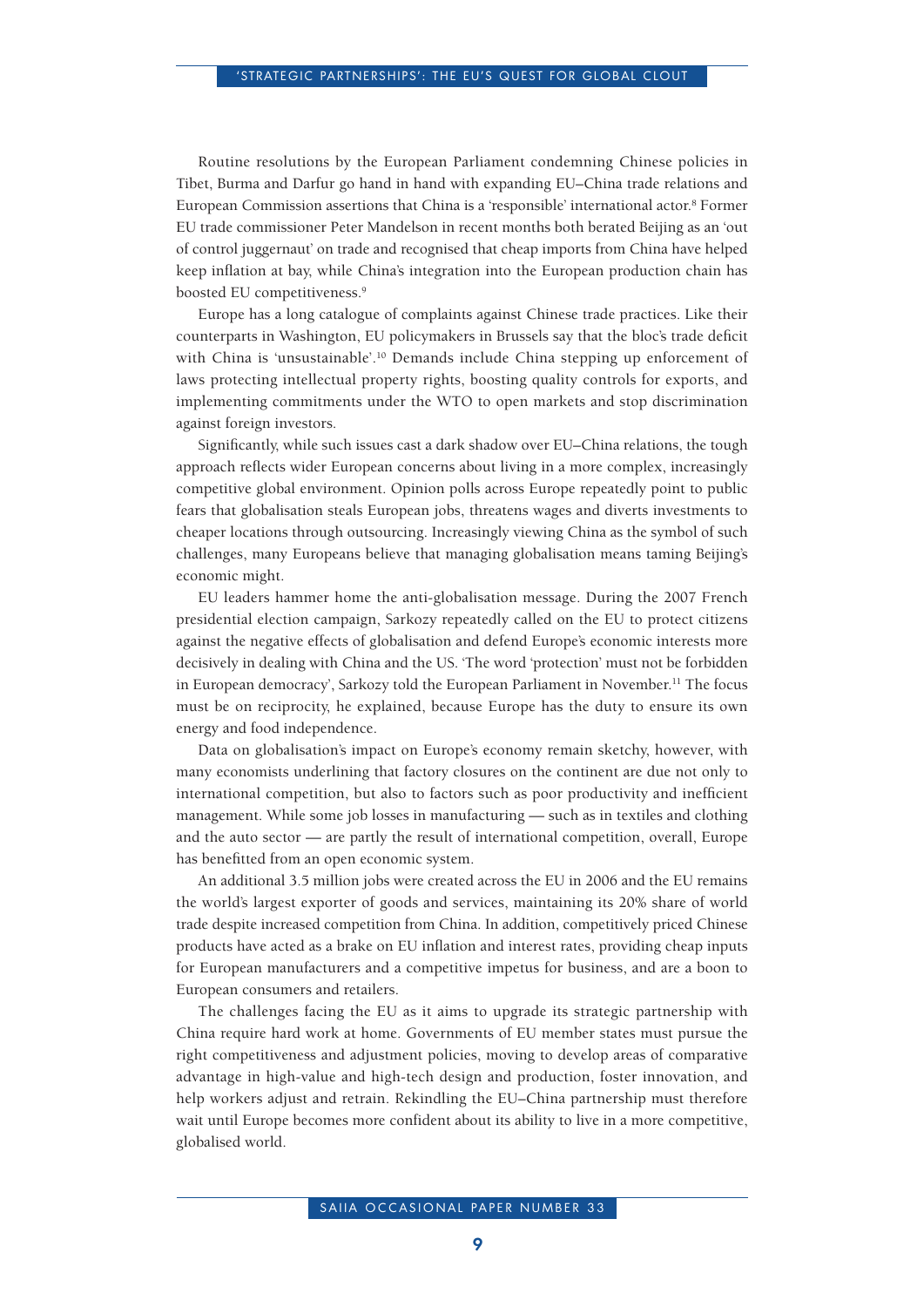### CONCLUSION

The EU faces another, even more daunting challenge as it strives to build stronger relations with China and India, especially in view of the current (2009) financial crisis. As Javier Solana, the EU high representative for foreign and security policy, underlined in October 2008, it is no longer just a question of integrating rising powers into the global system.12 Europe and the US must get used to sharing power and be prepared to accept that emerging actors will have their own ideas on reshaping and refashioning global institutions, including the IMF and the World Bank, as well as other multilateral bodies such as the WTO and UN.

By encouraging frequent meetings, dialogues and open debate, the EU's strategic partnerships are designed to promote just such an understanding of the rapidly changing global environment, while also helping Europe and its partners to accommodate each other's interests and points of view when formulating policies. However, this goal appears out of reach, given the very different views of worldwide developments of the parties to the strategic partnerships discussed above and their distinct positions on issues of global governance. As such, unless the parties try harder to give more substance to their partnerships, such mutual comprehension will remain elusive in the EU's strategic partnerships with both China and India.

#### ENDNOTES

- 1 EU Council, *A Secure Europe in a Better World: European Security Strategy*. Brussels: EU Council, 12 December 2003, <http://ue.eu.int/uedocs/cmsUpload/78367.pdf>.
- 2 *Ibid*., p. 1.
- 3 *Ibid*., p. 11.
- 4 Xinhua News Agency, 24 October 2008, <http://www.chinagate.cn/internationalcoop/2008- 10/24/content\_16659589.htm>.
- 5 European Commission, *The European Union, Africa and China: Towards Trilateral Dialogue and Cooperation*, doc. COM (2008) 654 Final. Brussels: European Commission, 17 October 2008.
- 6 EU Council, *op. cit*., p. 14.
- 7 European Commission, *EU–China: Closer Partners, Growing Responsibilities*, doc. COM (2006) 632 Final. Brussels: European Commission, 2006, p. 2.
- 8 EU Council, 'Conclusions on EU–China strategic partnership', 11 December 2006, <http://register.consilium.europa.eu/pdf/en/06/st16/st16291.en06.pdf>.
- 9 BBC (British Broadcasting Corporation), <http://news.bbc.co.uk/2/hi/business/7048488.stm>.
- 10 Mandelson P, speech to the EU–China business summit, Growing Trade, Shared Challenges, Beijing, 27 November 2007, doc. SPEECH/07/758, <http://europa.eu/rapid/pressReleasesAction. do?reference=SPEECH/07/758&format=HTML&aged=0&language=EN&guiLanguage=en>.
- 11 Sarkozy N, speech to the European Parliament, <http://www.europarl.europa.eu/sides/getDoc. do?language=EN&type=IM-PRESS&reference=20071109IPR12787>.
- 12 Solana J, speech to the annual conference of the Institute of Security Studies of the EU, doc. S351/08, <http://www.consilium.europa.eu/uedocs/cms\_data/docs/pressdata/EN/ discours/103646.pdf>.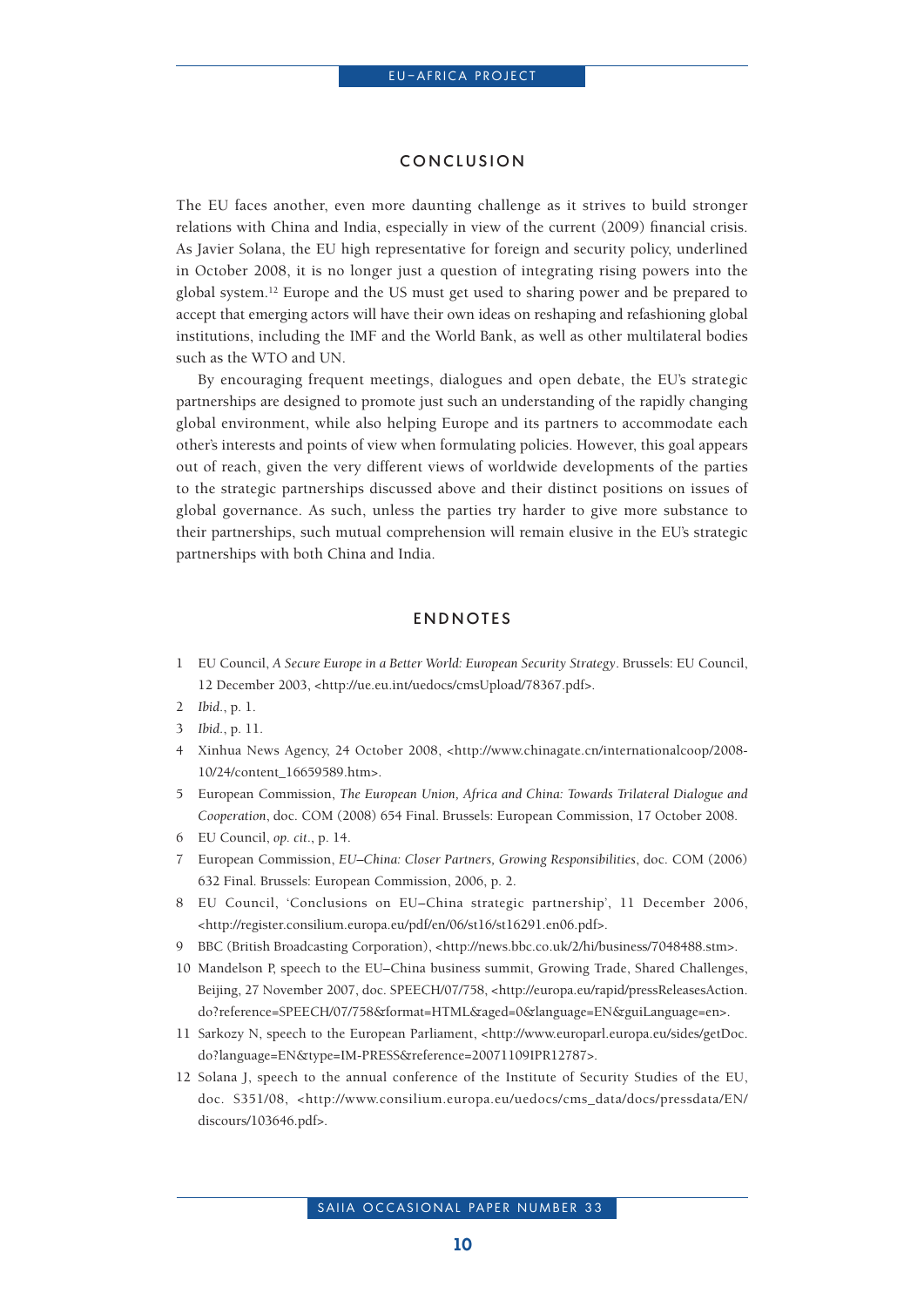#### SAIIA'S FUNDING PROFILE

SAIIA raises funds from governments, charitable foundations, companies and individual donors. Our work is currently being co-funded by AusAid, the Bradlow Foundation, the Department of International Development (DFID), the Deutsche Gesellschaft für Technische Zusammenarbeit (GTZ), the European Commission, the Finnish Ministry for Foreign Affairs, the Ford-Foundation, the Friederich Ebert Stiftung (FES), the Graduate Institute of International Studies (GIIS), the International Development Research Centre (IDRC), the International Institute for Sustainable Development (IISD), INWENT, the Konrad Adenauer Foundation, the Organisation for Economic Co-operation and Development (OECD), the Royal Norwegian Ministry of Foreign Affairs, the Royal Danish Ministry of Foreign Affairs, the Royal Netherlands Ministry of Foreign Affairs, the South Centre, the Swedish International Development Agency (SIDA), the Sustainable Development Policy Institute (SDPI), the United Nations Conference on Trade and Development (UNCTAD), the United Nations International Research & Training Institute for the Advancement of Women (INSTRAW), the South African Department of Foreign Affairs, Trade and Industrial Policy Strategies (TIPS), the Department of Environmental Affairs (DEAT) of South Africa and the South African Revenue Service (SARS).

In addition SAIIA has 49 corporate members which are mainly drawn from the South African private sector and international businesses with an interest in Africa and a further 53 diplomatic and 11 institutional members.

> South African Institute of International Affairs Jan Smuts House, East Campus, University of the Witwatersrand PO Box 31596, Braamfontein 2017, Johannesburg, South Africa Tel +27 (0)11 339-2021 • Fax +27 (0)11 339-2154 www.saiia.org.za • info@saiia.org.za